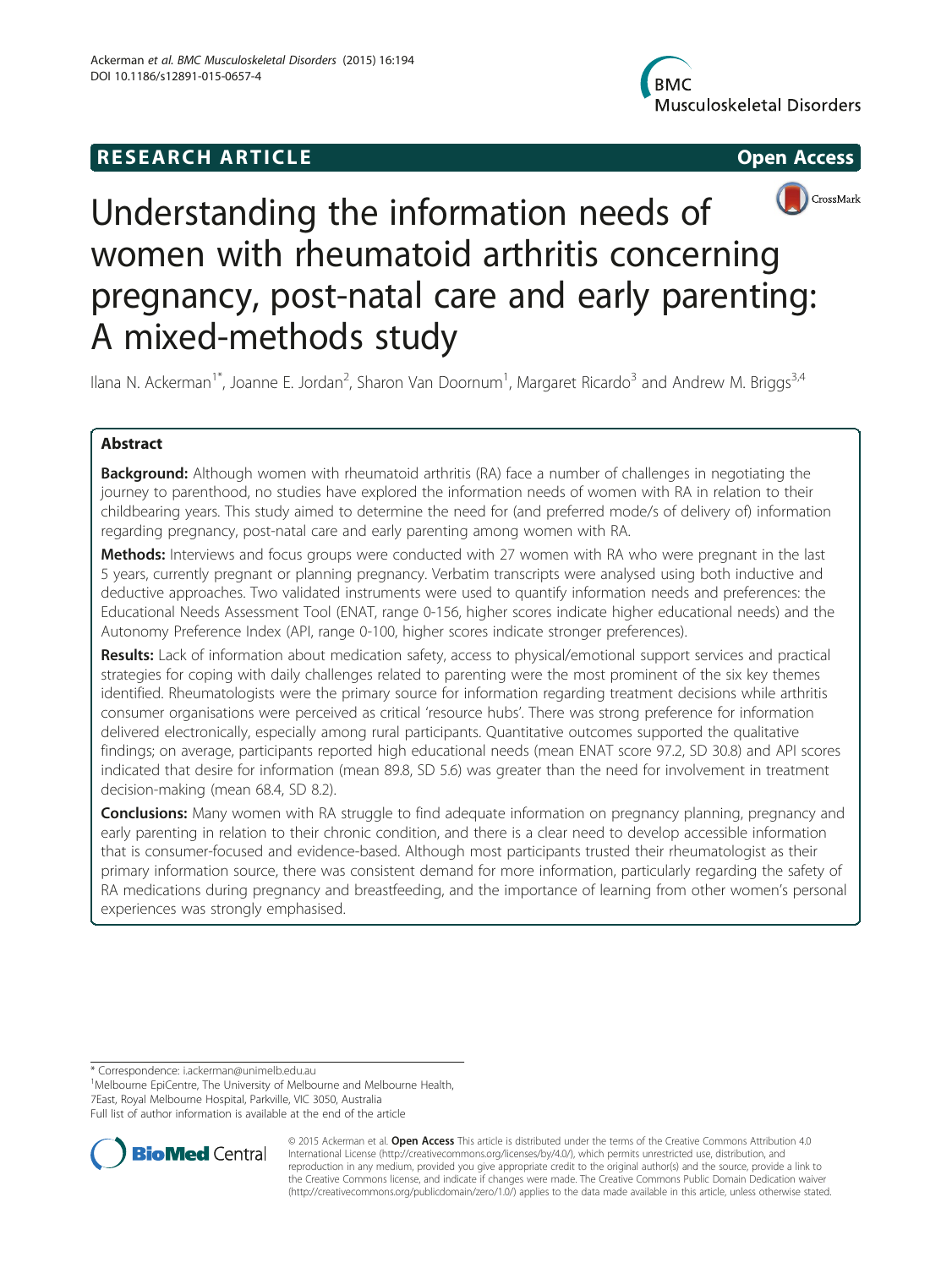#### Background

Women of reproductive age living with rheumatoid arthritis (RA) face a number of challenges and decisions while negotiating the journey to parenthood, due to disease-related functional limitations and the potential side-effects of RA medications [\[1, 2](#page-8-0)]. As some medications used to limit disease activity and progression are contraindicated during pregnancy and breastfeeding, careful medical planning is required to stabilise disease activity prior to conception and modify medication regimens [[3, 4\]](#page-8-0). Disease activity may improve during pregnancy; however, this is variable [[5\]](#page-8-0) and many women experience post-partum flares [\[6](#page-8-0)] which impact on their ability to care for their infant, their family and themselves. The pertinent issues encountered by women with RA were recently highlighted in an editorial on RA management and pregnancy [[7\]](#page-8-0). Qualitative research from the United States (US) has also shown that RA can impact significantly on family planning decisions, with women raising valid concerns about the impact of medications on their unborn baby, the heritability of RA and their ability to physically care for a child [[8\]](#page-8-0). The need for accurate information to support women with RA through this important stage of their lives is clear.

While previous studies have identified substantial information needs among people with RA, research has focused primarily on issues related to treatment options and side effects [[9, 10](#page-8-0)] and the accessibility of RA information [[11\]](#page-8-0). Research involving people with RA from the United Kingdom and the US has shown that the need for information was greatest among women [\[9](#page-8-0), [10](#page-8-0)]. However, no studies have explored the information needs of women with RA during their childbearing years, leaving an important gap in the literature and ultimately, in policies and programmes. This study aimed to determine the information needs of women with RA concerning pregnancy, post-natal care and early parenting, specifically:

- What type of information (in terms of scope and content) do women with RA seek in relation to pregnancy, post-natal care and early parenting?
- In what format and through what channels should this information be available?
- What is the role of consumer-based arthritis organisations in this context?

#### Methods

#### Study design

Mixed-methods design incorporating two consecutive qualitative data collection phases (individual telephone interviews followed by focus groups) and quantitative data collection. Independent participant samples were used for each qualitative phase. The study was approved by the University of Melbourne Human Research Ethics Committee.

#### Participants and recruitment procedures

The study was advertised through arthritis consumer organisations and peer support groups across Australia and via rheumatologists, obstetricians and maternal and child health nurses in metropolitan Melbourne. To be eligible to participate, women were required to:

- be aged 18–45 years;
- have been diagnosed with RA by a rheumatologist;
- be on disease-modifying antirheumatic drugs (DMARDs), except if pregnant or planning to conceive; and
- have been pregnant within the last 5 years, be currently pregnant, or planning to become pregnant in the next 5 years.

Figure [1](#page-2-0) provides an overview of the screening and recruitment processes. Interested women were invited to contact a project officer who screened for eligibility. For the interview and focus group phases, maximum heterogeneity sampling was used to generate samples that encompassed a broad range of demographic characteristics [[12\]](#page-8-0). Participants were sampled based on their age, area of residence (urban, regional, remote) and pregnancy status (planning pregnancy, currently pregnant, had been pregnant). Written, informed consent was obtained from all participants.

#### Data collection

All data collection was undertaken between November 2013 and January 2014. A mailed questionnaire was used to collect demographic information including country of birth, time since RA diagnosis and employment status. Two validated measures were administered to quantify educational needs and information preferences. The Educational Needs Assessment Tool (ENAT) is a 39-item instrument designed to assess the educational needs of people with rheumatic diseases including RA [\[13\]](#page-8-0). It comprises 7 domains including managing pain, movement, feelings, the arthritis process, treatment from health professionals, self-help measures and support from others [[14, 15\]](#page-8-0). Transformed domain scores are summed to produce a total ENAT score ranging from 0 (lowest educational needs) to 156 (highest needs). The Autonomy Preference Index (API) assesses healthrelated information-seeking and decision-making preferences [[16](#page-9-0)] and has been used previously in RA [\[10](#page-8-0)]. The API consists of an Information Seeking Preference Scale (ISPS) and a Decision Making Preference Scale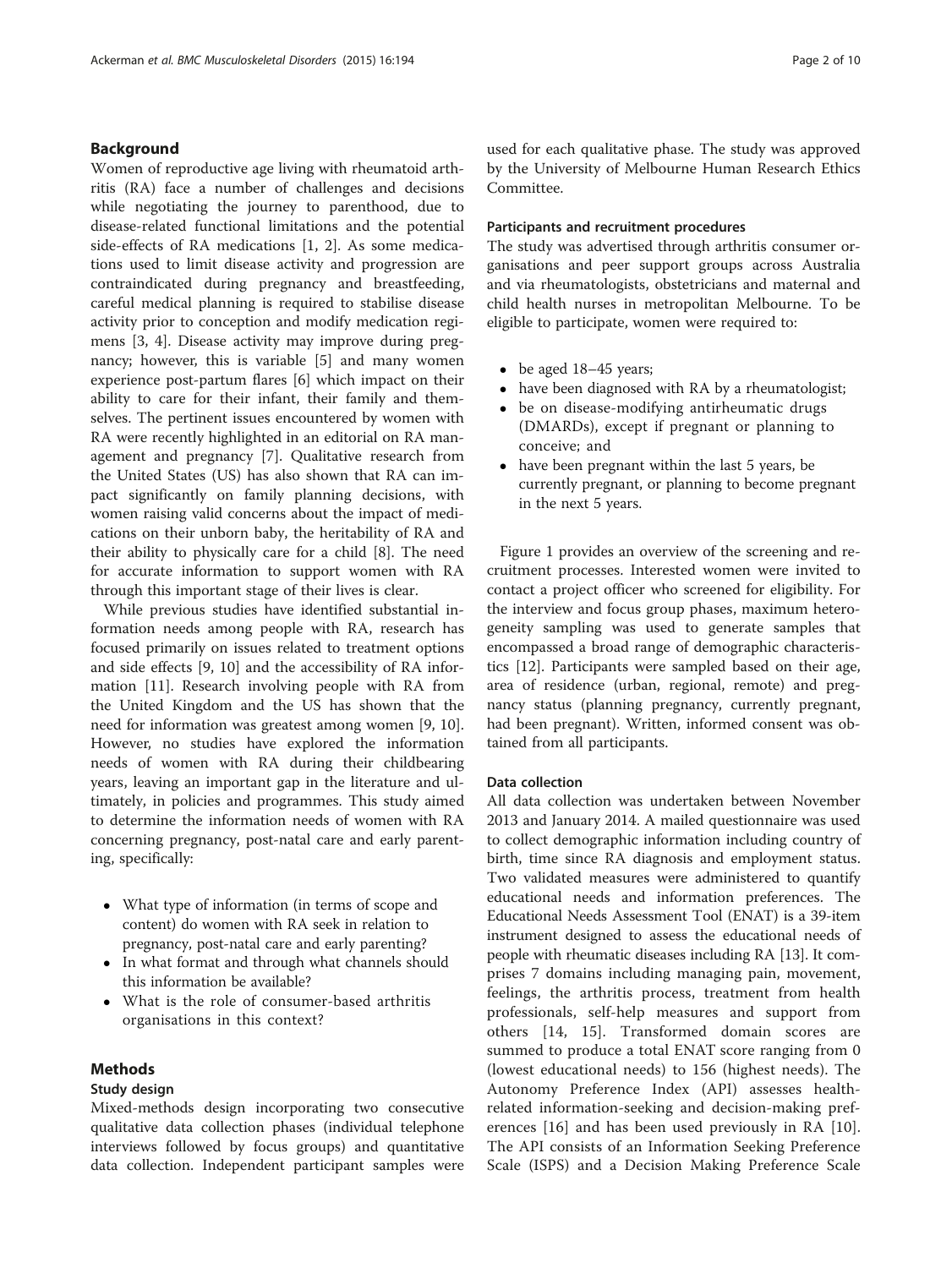(DMPS). Consistent with earlier research [[10](#page-8-0)], only the first 6 items of the DMPS were used because the remaining 9 items relate to other medical conditions. The ISPS and DMPS scores are each transformed to a 0-100 scale, where higher scores indicate stronger preferences for information-seeking or decision-making, respectively.

#### Telephone interviews

The interview schedule (Additional file [1\)](#page-8-0) was developed by the multidisciplinary research team and 2 women with RA. Semi-structured telephone interviews were conducted by a musculoskeletal researcher experienced in qualitative research methods (INA). Interviews covered perceived gaps in knowledge, sourcing relevant information, further information needs, preferred methods for accessing information, the role of consumer organisations in providing information, and dealing with uncertainty of information.

## Focus groups

Two focus group sessions were conducted: a face-to-face group involving women living in metropolitan Melbourne and a virtual focus group (using a teleconference facility) for those living in other cities and regional/remote areas across Australia. Virtual focus groups are increasingly popular in qualitative health research and are advocated for overcoming geographic disparity [\[17, 18](#page-9-0)]. Data obtained from telephone-based focus groups have been validated against data obtained from face-to-face focus groups [\[18](#page-9-0)]. The same schedule was used for the telephone interviews and focus groups.

#### Data analysis

Analysis of demographic and questionnaire data was undertaken descriptively using IBM SPSS Statistics version 22. Postcodes were used to classify geographical remoteness, according to Australian criteria [\[19\]](#page-9-0). Interview and focus group recordings were transcribed verbatim and

<span id="page-2-0"></span>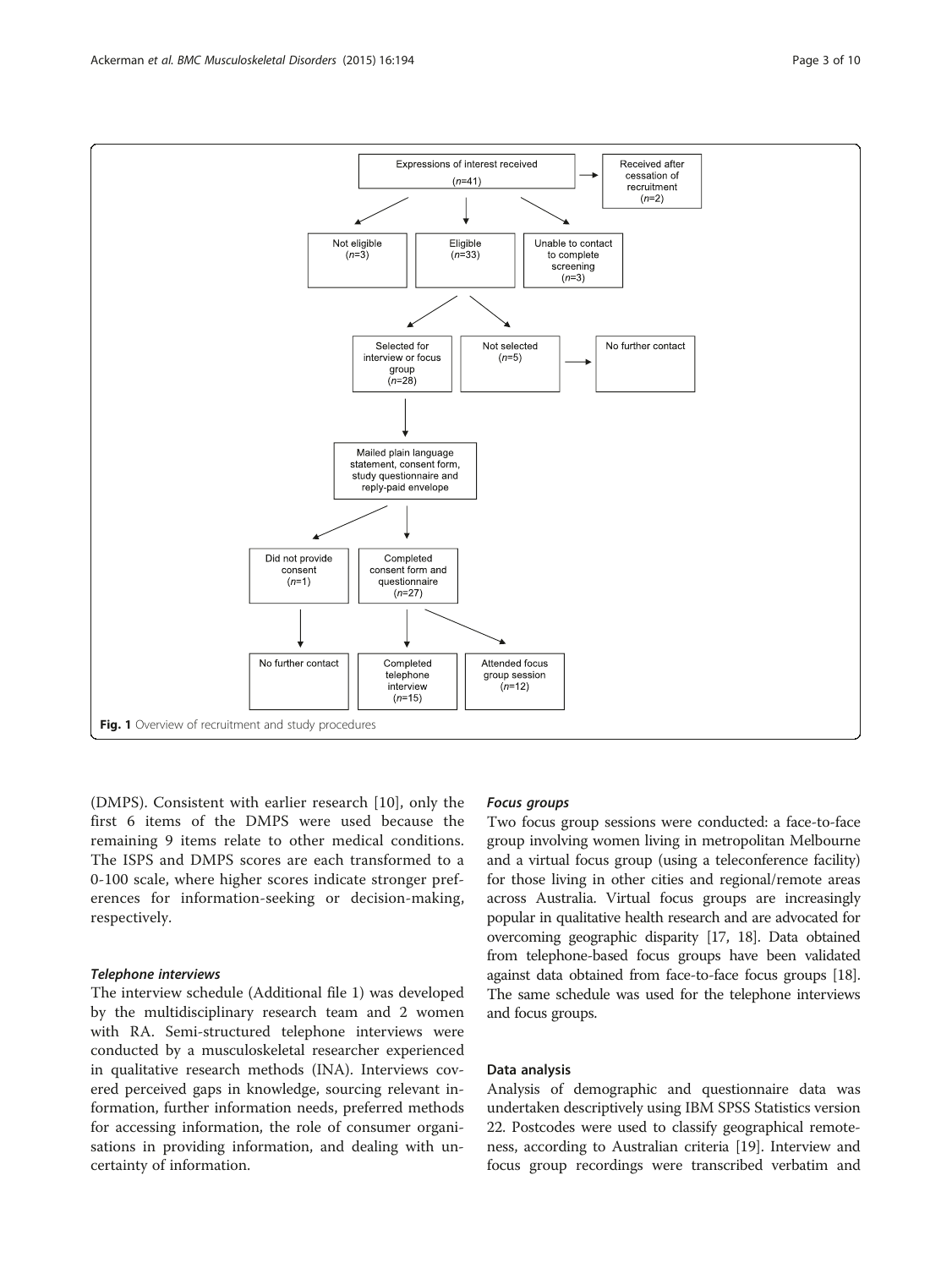transcripts were sent to all participants for verification. The qualitative data were analysed initially by an independent data analyst (JEJ). Data coding was undertaken in two stages, commencing with the interview transcripts. An inductive approach [[20](#page-9-0)] was used to derive key themes from the interview transcripts until no new themes emerged. The focus group transcripts were coded using deductive methods, using the codes derived from the interview data. Where a new topic emerged from the focus group data, a corresponding theme was developed inductively. Each interview and focus group transcript was then reviewed independently by a second researcher (INA) to confirm the themes identified and identify any important omissions. The findings and any discordance were discussed and themes refined to reach consensus, where necessary.

#### Results

#### Participant characteristics

Twenty-seven women participated in the study: 15 for telephone interviews and 12 for focus groups ( $n = 5$  for face-to face,  $n = 7$  for virtual). The demographic and clinical characteristics of the participants are summarised in Table 1. The geographic distribution of the sample was broad, with representation from 7 Australian states and territories (Australian Capital Territory:  $n = 1$ ; New South Wales:  $n = 3$ ; Queensland:  $n = 5$ ; South Australia:  $n = 2$ ; Tasmania:  $n = 1$ , Victoria:  $n = 13$ ; Western

|  | Table 1 Characteristics of study participants |  |  |
|--|-----------------------------------------------|--|--|
|--|-----------------------------------------------|--|--|

| Characteristic                                      | Participants ( $n = 27$ ) |  |
|-----------------------------------------------------|---------------------------|--|
| Age (years), median (IQR)                           | 32 (31-36)                |  |
| Years since diagnosis, median (IQR)                 | $5(2-13)$                 |  |
| Currently under the care of a rheumatologist, n (%) | 25(93)                    |  |
| Pregnancy status, n (%)                             |                           |  |
| Pregnant within last 5 years                        | 18(67)                    |  |
| Currently pregnant                                  | 5(19)                     |  |
| Considering pregnancy in next 5 years <sup>a</sup>  | 18(67)                    |  |
| Australian-born, n (%)                              | 24 (89)                   |  |
| University education, n (%)                         | 19 (70)                   |  |
| Employment status, $n$ (%)                          |                           |  |
| In paid employment                                  | 18 (67)                   |  |
| Not working due to parenting responsibilities       | 8(30)                     |  |
| Stopped work due to rheumatoid arthritis            | 1(4)                      |  |
| Residential location, n (%)                         |                           |  |
| Major city                                          | 13 (48)                   |  |
| Regional area                                       | 12 (44)                   |  |
| Remote area                                         | 2(7)                      |  |

IQR: interquartile range

<sup>a</sup>First or subsequent pregnancy

Australia:  $n = 2$ ). As shown in Table 1, participants lived in major cities ( $n = 13, 48$  %), regional areas ( $n = 12, 44$  %) and remote areas  $(n = 2, 7 \%)$ .

#### Educational needs and autonomy preference scores

The mean (SD) total ENAT score was 97.2 (30.8), indicating that, on average, participants reported high educational needs. The ENAT domain scores (Table 2) revealed that the greatest information needs were in relation to the arthritis disease process and treatments from health professionals.

The Autonomy Preference Index data (Table 2) showed that the mean (SD) score for the DMPS was 68.4 (8.2), with scores ranging from 50.0 to 83.3. The mean score for the ISPS was very high (89.8, SD 5.6), indicating that participants' need for information exceeded their need for involvement in treatment decisionmaking.

#### Interview and focus group data

Six key themes emerged from the interviews and focus groups, as summarised in Table [3](#page-4-0) and outlined in further detail below. The themes are presented to provide a logical understanding of the issues encountered by women with RA. Analysis of the focus group data reinforced the themes identified from the interviews, with some additional subthemes emerging.

## Key theme 1: Lack of specific information regarding pregnancy and RA

There was general consensus among participants regarding a dearth of consumer-focused information that

| Table 2 Educational needs and autonomy preference scores |  |
|----------------------------------------------------------|--|
|----------------------------------------------------------|--|

| Outcome measure                                | Mean (SD)   | Range          |  |
|------------------------------------------------|-------------|----------------|--|
| Educational Needs Assessment Tool (ENAT)       |             |                |  |
| Managing pain domain                           | 14.2 (4.8)  | $0.0 - 24.0$   |  |
| Movement domain                                | 11.0(4.5)   | $3.1 - 20.0$   |  |
| Feelings domain                                | 10.7(4.3)   | $0.0 - 16.0$   |  |
| Disease process domain                         | 19.2 (5.7)  | $8.9 - 28.0$   |  |
| Treatments from health professionals<br>domain | 17.5(7.0)   | $2.2 - 28.0$   |  |
| Self-help measures domain                      | 16.0(6.2)   | $5.0 - 24.0$   |  |
| Support from others domain                     | 8.7(3.9)    | $3.0 - 16.0$   |  |
| Total FNAT score <sup>a</sup>                  | 97.2 (30.8) | $27.3 - 156.0$ |  |
| Autonomy Preference Index (API) <sup>b</sup>   |             |                |  |
| Information seeking preference scale           | 89.8 (5.6)  | $77.5 - 100.0$ |  |
| Decision making preference scale               | 68.4 (8.2)  | $50.0 - 83.3$  |  |

<sup>a</sup>Total ENAT score ranges from 0 (lowest educational needs) to 156 (highest educational needs)

bAPI scale scores for each scale range from 0 (low preference for

information-seeking or decision-making) to 100 (strongest preference for information-seeking or decision-making)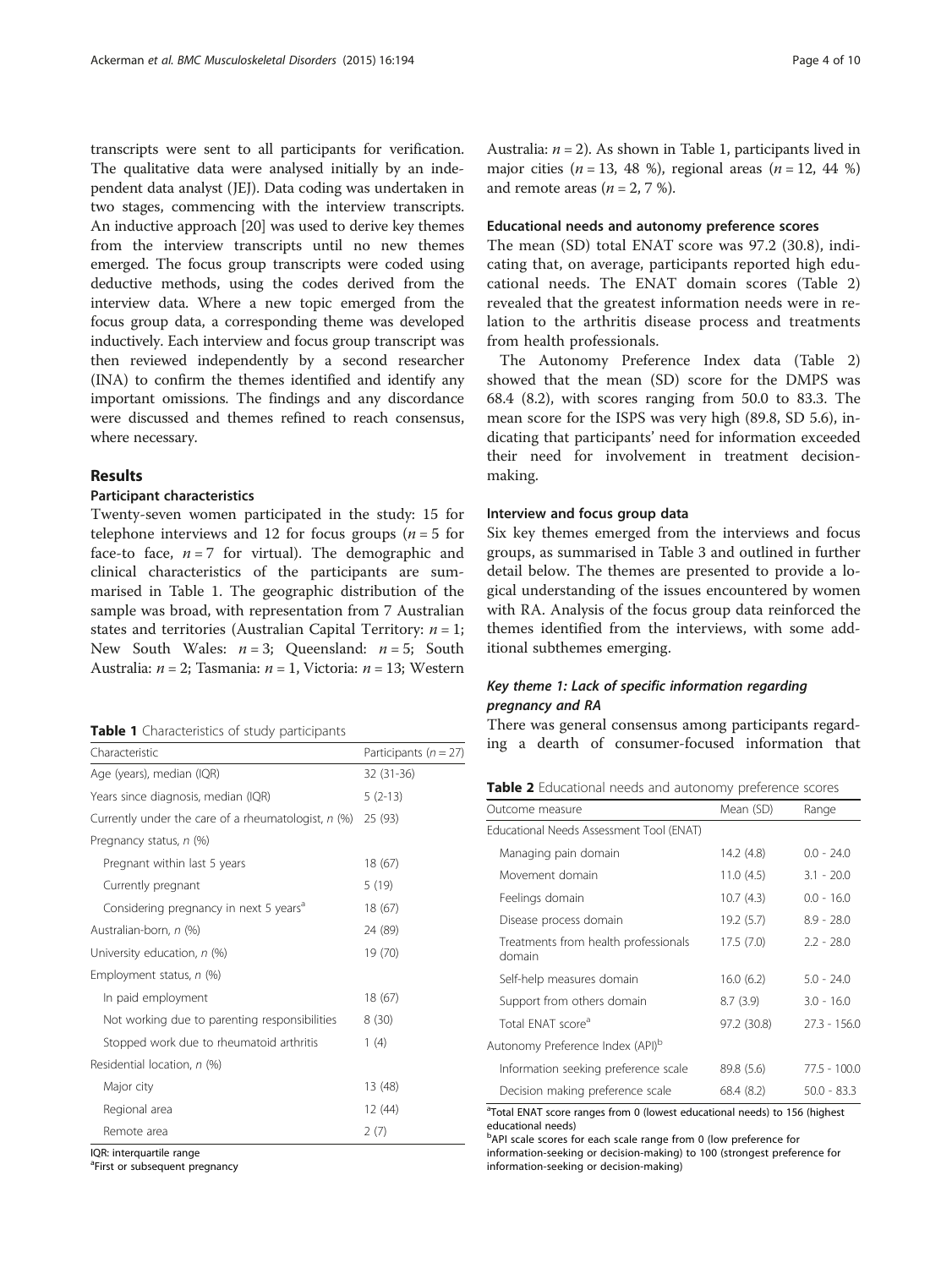#### <span id="page-4-0"></span>Table 3 Key emergent themes from the interviews and focus groups

| Theme                                                                          | Description                                                                                                                                      |  |
|--------------------------------------------------------------------------------|--------------------------------------------------------------------------------------------------------------------------------------------------|--|
| Lack of specific information regarding the<br>pregnancy and post-natal periods | • Perceived lack of consumer-focused written information relating specifically to RA and<br>pregnancy, the post-natal period and early parenting |  |
|                                                                                | • Perception that the needs of younger people with arthritis are not well addressed                                                              |  |
| Information needs are dependent on the individual<br>situation                 | • Difficulty of knowing what specific information will be needed given the variability in how RA<br>can be affected by pregnancy                 |  |
|                                                                                | • Information needs vary according to maternal stage and educational or professional<br>background                                               |  |
| Rheumatologist as the primary information source                               | • Expressed trust in rheumatologists who provide individuals with most of the information<br>relating to RA and pregnancy                        |  |
| Identified information gaps                                                    | . Four main subthemes were identified in relation to information gaps:                                                                           |  |
|                                                                                | · drug toxicity                                                                                                                                  |  |
|                                                                                | • physical and emotional support services                                                                                                        |  |
|                                                                                | • practical tips and strategies to assist in coping with daily challenges                                                                        |  |
|                                                                                | . information for family, friends and the workplace                                                                                              |  |
| Accessible information through electronic formats                              | • Clear preference for written information which can be made available via electronic formats<br>and updated regularly to maintain relevance     |  |
| Arthritis consumer organisations as a resource hub                             | • Role of organisations should be to:                                                                                                            |  |
|                                                                                | • collate and provide access to up-to-date, evidence-based information                                                                           |  |
|                                                                                | • provide a referral system to support services and facilitate peer support groups                                                               |  |
|                                                                                | • provide RA-related education and training to upskill health professionals commonly encountered<br>by women during this life stage              |  |

comprehensively addressed issues encountered by women with RA across the pregnancy continuum:

"…I got my RA during pregnancy with my first baby, and I'd say the first five years of having RA … I had no idea, information was scarce, I had done millions of Google searches and went to libraries and there was nothing. Nothing about pregnancy, breastfeeding and RA. And even my doctors were really… didn't seem to know much about what medications were safe, and they'd have to go and ring other doctors, and it was really just like… I thought gee, am I the first person in the entire world to have RA and be pregnant, you know…I think nowadays you can find more information but it is like one of the other ladies said, it's pulling teeth, it's not offered up to you…you've really got to search hard sometimes, and even just to find another patient who you can talk to is not easy. It's really hard to find."

Several participants referred to a published book [[21](#page-9-0)] which detailed personal experiences of pregnancy with RA as their only real resource. There was also a strong perception that the needs of younger women with arthritis are currently not well addressed, particularly by arthritis consumer organisations, and that arthritis is widely perceived as a condition affecting older people. Several women considered that this misunderstanding was reinforced by images commonly used in arthritis educational materials:

"I picked up a brochure for my mother which was about…a brochure for carers of people with arthritis, and just so she could get some understanding, but the picture on the front was a really, old wrinkly hand and it was all kind of twisted, and I thought oh, that's not a good perception. People don't…and when you tell them you have arthritis they really don't understand because they think it's still, yeah, it's still an old people's thing."

## Key theme 2: Information needs dependent on individual situation

Participants expressed difficulty knowing what specific information they might need given the uncertainty about their disease activity during pregnancy and following childbirth. Additionally, information needs varied depending on the life stage and educational or professional background. Participants with a health professional or research background had a clearer understanding of what information they needed and reported being more successful in sourcing information. One participant advocated for documenting different pregnancy scenarios and making these available to provide reference for medical practitioners and patients.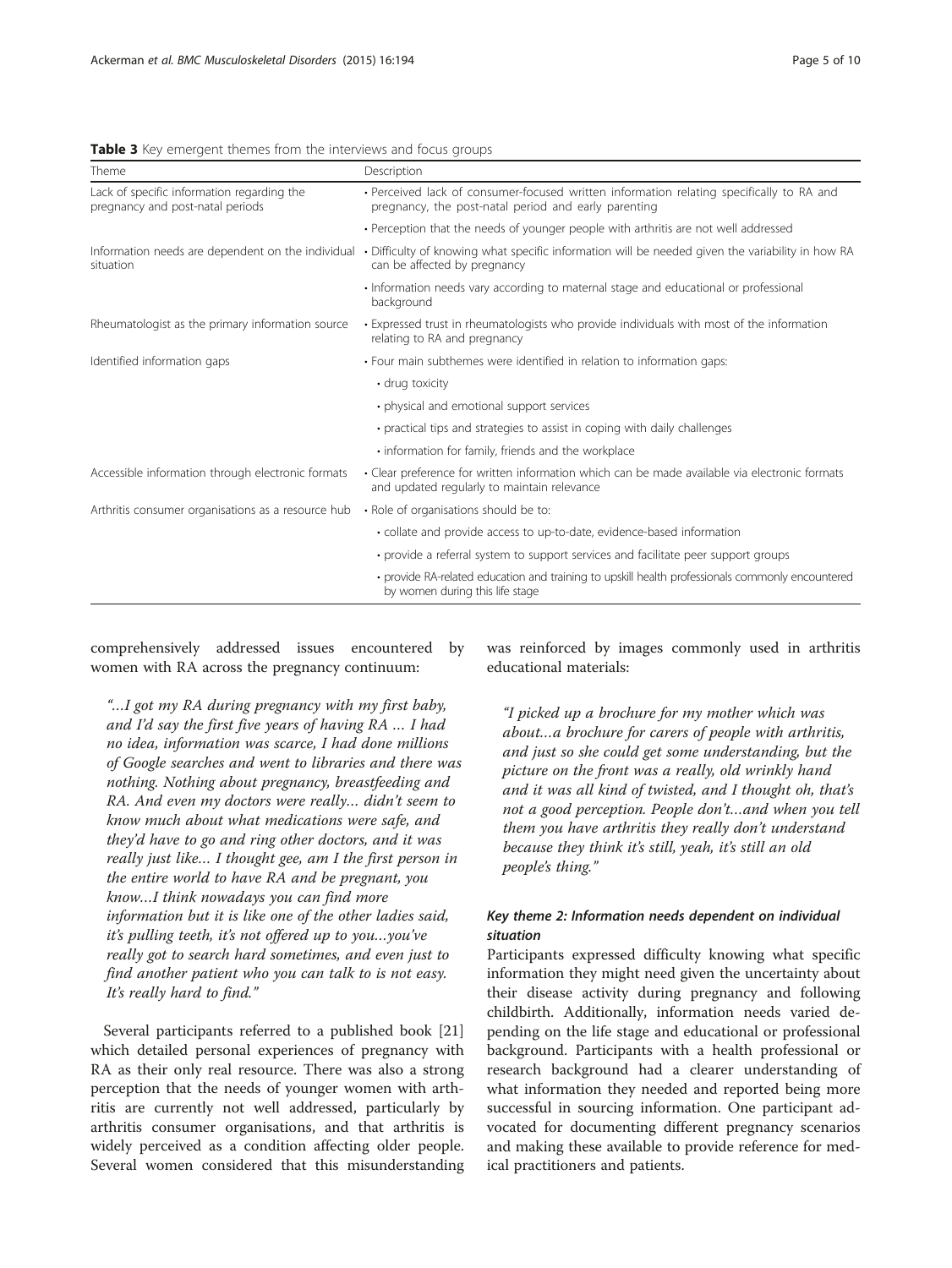#### Key theme 3: Rheumatologist as the primary information source

The majority of telephone interviewees cited their rheumatologist as their primary information source, particularly in relation to medication decision-making. Participants spoke more about trusting their rheumatologist's judgment rather than wanting to understand detailed information relating to RA medications:

"Look I trust in my rheumatologist. Sometimes it's, look and I have read up and it scared me a little bit with information, so sometimes I think it's best if I just leave…I don't investigate too much, I just trust in my rheumatologist and if she says it's safe, it's safe."

Some participants also sourced information from the internet, including online forums and social media. Focus group participants also expressed trust in their rheumatologist, but regularly sought additional sources of information (primarily from online sources) in order to make informed treatment decisions.

#### Key theme 4: Identified information gaps

Irrespective of pregnancy status, participants clearly identified four distinct areas where further information is required:

- drug toxicity
- access to physical and emotional support services
- RA-related information for families and workplaces
- practical strategies to assist with daily challenges

Of greatest concern to participants was the need for more information regarding the toxicity of RA medications and the possible effects on their unborn or breastfed baby. This related to the safe use of RA medications around conception, pregnancy and breastfeeding and options regarding other medications, alternative therapies or lifestyle modifications.

"I guess I'd like really clear answers on medications and exactly what they do or don't affect in terms of pregnancy and breastfeeding and conception. And I know that information is hard to get but I think it's really important to have…surely there's a lot of things like diet and exercise and other relaxation techniques, those kind of things, surely can help on the peripheral sort of areas just to minimise your symptoms. And so more information about that would be great."

A distinguishing feature of the focus group discussions was the need for more decision-making support, primarily more direct guidance from rheumatologists, when selecting medications for use during pregnancy or breastfeeding.

Participants appreciated this was a complex area given variable individual needs, but wanted to better understand the possible range of scenarios and treatment options, the consequences of not taking medications, and different treatments for managing post-partum flares.

Participants also expressed considerable frustration at receiving inconsistent advice and the lack of knowledge regarding RA and its management among nurses, medical practitioners and pharmacists:

"But what I find frustrating too is when you actually go into your pharmacy to get your medication and then the pharmacist disagrees with what your doctor says, and you have to argue with them to get your pills…you have to always put this argument in your mind, and to everyone else around you that you're not…you know, you don't want to harm your baby but you also need to be able to move…and it's an inner struggle as well as a struggle with everybody else that knows what you're taking…and between doctors…like rheumatologists have different opinions on what's safe and what's not, so it's really…yeah, frustrating would be the top word I think."

Participants expressed a strong need for information about appropriate support services, particularly in the post-natal period. These included physical support services to assist with household tasks, and access to maternal and child health nurses for advice regarding activities of daily living. The majority of participants reported feeling isolated and uncertain about what to expect during the pregnancy and post-natal stages, and perceived that emotional support services (including counselling and peer support groups) would be beneficial. Learning from other women's experiences was an important source of emotional support, particularly when managing post-partum flares and making difficult decisions such as ceasing breastfeeding in order to re-commence RA medications.

"…if there were even volunteers on some phone line or something you could ring, but, you know, I can remember going to the maternal health centre and telling them that… you know, with the pain was just getting too bad and I was going to have to go onto these drugs again and I'd have to stop breastfeeding, and we had a very young maternal health nurse at the time and she said well you just have to decide whether you're going to be selfish and choose yourself over your child…you know that's a hard decision, and yeah, if you had a support person that you could sort of lean on I think that would be really helpful."

Participants consistently expressed a desire for practical tips and strategies to assist them, particularly during the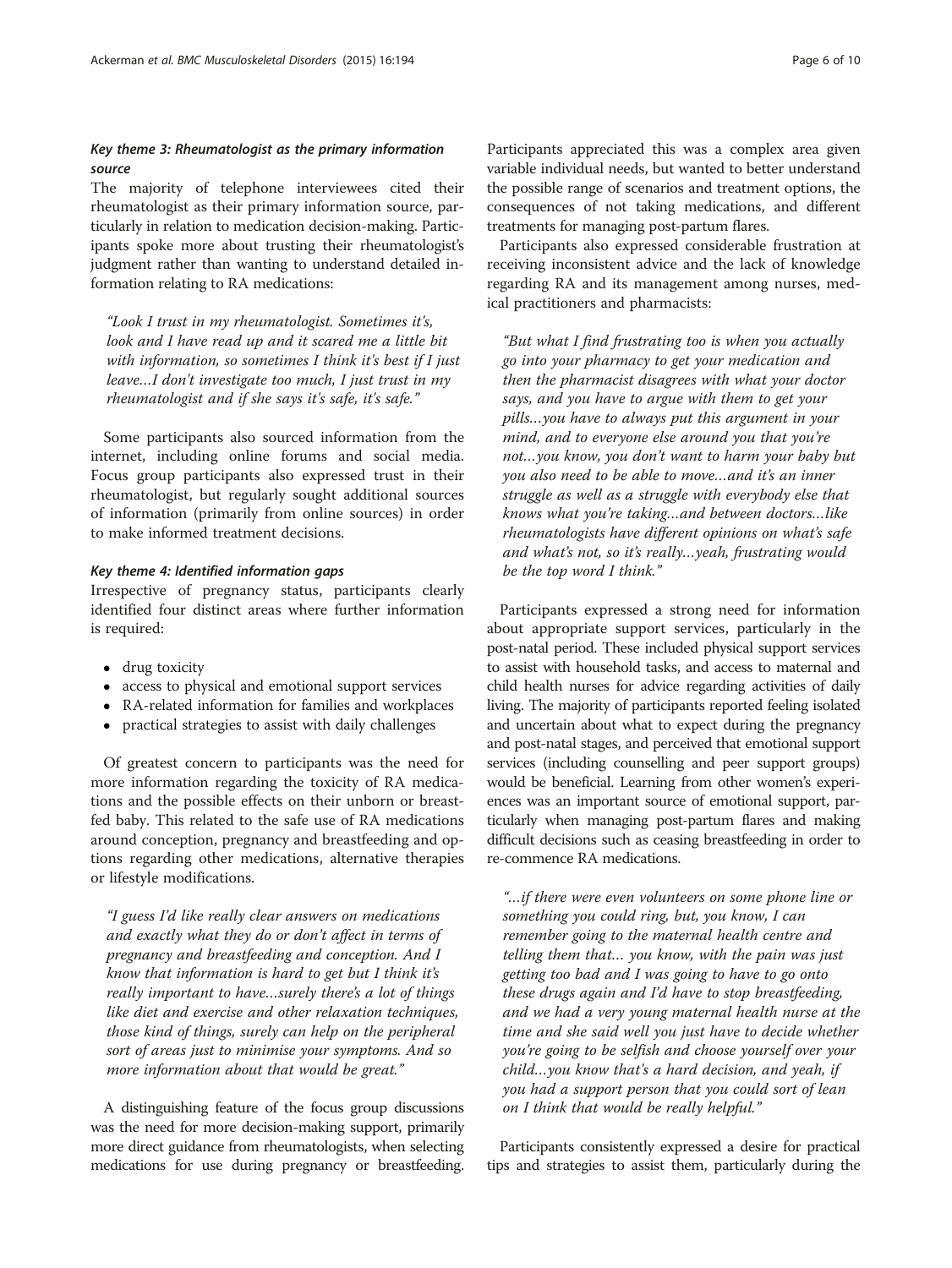post-natal period. While there was some interest in learning about the latest research findings, there was a clear preference for pragmatic information from peers to enable women to cope with the day-to-day challenges of caring for a young baby (for example, bathing, dressing and feeding tasks). Focus group participants also perceived a need for information about assistive devices that could facilitate daily activities, such as using a baby car seat.

"Some practical information as to how to do certain daily tasks without the use of certain limbs. So, you know, if my hands are so swollen that I can't dress myself, how do I pick up my baby using my forearms, how do I…how can I carry my baby to minimise the impact on my arms and shoulders and back and wrists etc. Clothing to put the baby in…that was a big thing for me, you know, most baby clothes have… stupid press-studs, yeah, which were just the bane of my life back then. So and I managed to find clothing that was much easier for me to get on and off the baby - so that was, you know, that was a big thing. And, you know, even just…every day household tasks, you know, tips as to how to, you know, reduce your fatigue and cut down on your household duties and to…minimise your energy output."

A new subtheme to emerge from the focus groups was the need for information to be made available for family, friends and work colleagues, to improve their understanding of the challenges faced and garner support.

"Just something that I think would be really helpful is also some information that you can give to your close…your partner, support people like your parents or your siblings or whatever, because I think a lot of women, especially as new mums, find it hard to reach out for help or support. But if there was something that you could actually just go, oh yeah, this is what my rheumatologist gave me to give to you and it said something like, yeah, this is what they're actually…this is what she's going through and…these here are some of the ways that you can help or this is some of the ways that this person needs some help, that would be really beneficial."

## Key theme 5: Accessible information through electronic formats

While participants preferred written information, there was variation among women as to how this information should be delivered. Some participants, particularly those in rural or remote settings, expressed a strong preference for electronic information (via email or online sources) that could be easily retrieved, while others preferred information packs from health professionals or

arthritis consumer organisations. Focus group participants emphasised the need for regular review of materials to ensure their relevance.

## Key theme 6: Arthritis consumer organisations as a resource hub

Although many participants had contacted their local arthritis consumer organisation, some indicated they were unable to obtain the information they were seeking. Interviewees and focus group participants identified three main roles for arthritis organisations:

- 1. as central resource hubs which collate and provide accessible, up-to-date, evidence-based information from local and international sources;
- 2. to provide referral systems for directing consumers to relevant support services (including facilitating peer support groups); and
- 3. to provide disease-specific education and training for health professionals who commonly encounter women with RA during the pregnancy and post-natal periods.

"…I think we need to be realistic and rheumatologists don't have time to go through all the other components that need to be addressed. So I think consumer organisations need to take on a huge role and get lots and lots of knowledge about it and they need to be - it needs to be - an area that there are courses run all the time, the information sessions run all the time, the written information sent out, there's telephone counselling where someone can ring and talk, you know, talk about the issues. I think it needs to become one of those areas that is a standard part of the service that they offer, cause I think it's really, really important."

## **Discussion**

Using rigorous qualitative methods, this study has generated new and detailed information about the specific information needs of women with RA during their reproductive years. The data clearly demonstrate that women struggle to find consumer-focused, accessible information on pregnancy planning, pregnancy and early parenting in relation to their chronic condition. Although most participants trusted their rheumatologist as their primary source, there was consistent demand for more comprehensive information and the importance of learning from women's personal experiences was strongly emphasised. In addition to disease-oriented information, the need for information about available physical and emotional support services and improved advocacy about the impact of RA was evident.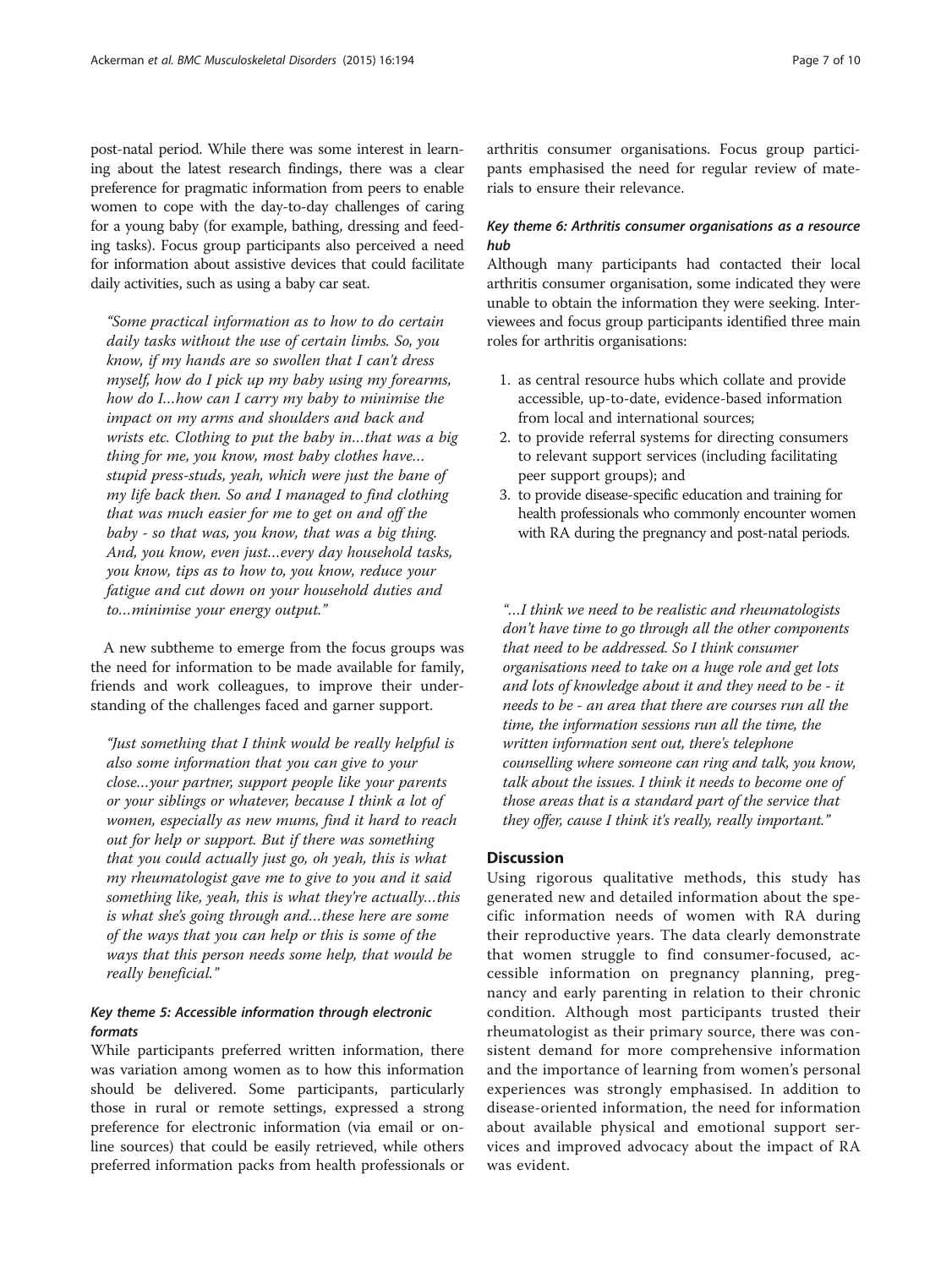Our quantitative data showed that participants had a strong preference for information-seeking, which echoes the interview and focus group themes. In contrast, the need for involvement in decision-making was substantially lower, and this is consistent with research involving 600 people with RA in the United Kingdom (UK) [\[10](#page-8-0)]. Our quantitative findings closely reflect the qualitative data, in that women strongly desired further information yet placed great trust in their treating rheumatologist, particularly regarding medication decisions. A recent multi-national survey of women with RA also found that 91 % of participants believed their rheumatologist was capable of helping with treatment decision-making during pregnancy [\[22](#page-9-0)]. The relatively low decision-making scores in our study plus the desire for more guidance with medication decision-making, as raised by several participants, could reflect the perceived lack of adequate information which then increases the reliance on medical specialists. Mean domain and total scores for the ENAT instrument were comparable to those reported for 98 women with RA in a recent Austrian study [\[23](#page-9-0)], indicating that our study participants expressed similar educational needs in relation to managing pain, medication use and obtaining support. Similar to the findings of Dragoi et al. [\[23](#page-9-0)], the greatest educational needs centred on the disease process and treatments.

While consumer-focused information relating to RA is publically available, participants considered that materials specific to pregnancy and post-natal care are lacking. Our data indicate that information targeted at women with RA needs to comprehensively cover issues across the pregnancy continuum and be segmented so that women can access information relevant to their stage and experience. This fits well with recent European League Against Rheumatism (EULAR) recommendations about the importance of needs-based patient education that can be accessed over the disease course and at different life stages [\[24\]](#page-9-0). Digital modes would be the most efficient way of delivering information, particularly for women in non-metropolitan areas [[25](#page-9-0)], and could be readily updated as new therapies or resources become available. For example, Interactive Health Communication Applications use contemporary electronic formats to provide patient information for chronic conditions, with demonstrated positive effects on knowledge, social support and clinical outcomes [[26](#page-9-0)]. A number of countries have already developed information portals for women with rheumatic diseases, although it is evident that these resources are not being sufficiently disseminated to women with RA in Australia (or their healthcare providers), leaving women with unmet information needs. For example, the Arthritis Foundation in the US offers several webpages relating to rheumatic diseases and pregnancy [[27](#page-9-0)], as does Arthritis Research UK [\[28\]](#page-9-0) and the National Rheumatoid Arthritis Society in the UK [[29](#page-9-0)]. While study participants desired evidence-based information, they also sought practical information from peers regarding functional and coping strategies. This mirrors the desire of health professionals to receive information from key opinion leaders [[30\]](#page-9-0) and aligns with contemporary knowledge translation approaches which combine simplified, evidence-based messages with peer-to-peer information exchange, often through narratives [[31](#page-9-0)]. Booklets containing practical information for women with RA are distributed to patients in countries such as Norway [[32](#page-9-0)], and a version tailored to meet the needs of Australian women would be a valuable resource.

Our findings have several implications for practice and policy and we have developed detailed recommendations to assist arthritis organisations and health professionals (Table 4). While these focus on improving information

Table 4 Key recommendations for addressing identified knowledge and service gaps

- 1. Develop an online resource hub that could be administered by arthritis consumer organisations, comprising:
	- up-to-date, evidence-based information on medication safety for conception, pregnancy and breastfeeding
	- practical strategies for managing activities of daily living with a young baby
	- information on specific aids and appliances to facilitate activities of daily living during the post-natal period
	- detailed information on RA for family, friends, employers and colleagues including specific challenges during the pregnancy and post-natal periods and suggestions for supporting women with RA
	- a list of obstetricians with specific experience or special interest in planning and managing pregnancies in women with RA
	- a list of available support services including home help, counselling services, medication safety information services and government financial support options
	- resources for clinicians who may encounter women with RA during the pregnancy and post-natal stages
- 2. Offer multiple information formats to comprehensively meet the needs of women with RA, for example:
	- online educational materials
	- seminars/workshops incorporating specialist health professionals and women with RA who can share first-hand experiences and demonstrate practical strategies
	- written education materials that can be mailed or emailed
	- telephone counselling services staffed by trained health professionals
- 3. Facilitate online peer-support/mentoring programs to enable women to share personal experiences
- consider the development of 'outreach' programs involving home visits by health professionals and/or peers during the early parenting period
- 4. Promote the role of arthritis consumer organisations and available resources to relevant health professionals
- 5. Develop disease-specific training programs to upskill midwives, maternal and child health nurses and allied health professionals
- 6. Raise awareness of RA as a form of arthritis which affects younger women of reproductive age and use appropriate images in publications and online materials to reflect this demographic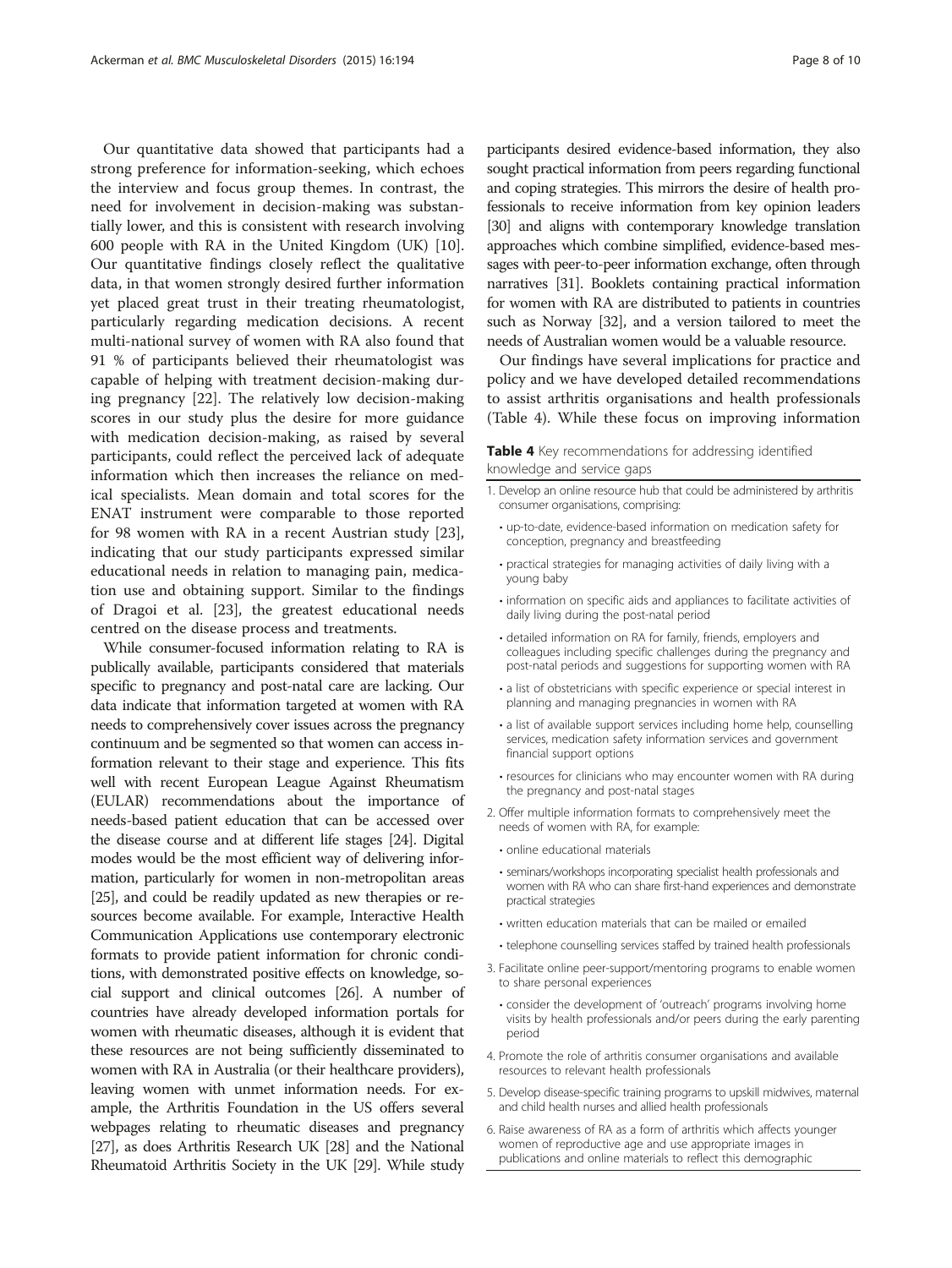<span id="page-8-0"></span>provision for women with RA, a key recommendation involves developing disease-specific training programs to upskill health professionals commonly encountered during the pregnancy and post-natal periods. Increasing awareness of pregnancy and post-natal issues across the range of healthcare providers is also essential. Given the frustration described by many participants, developing health workforce capacity to deliver accurate, consistent information represents an important area for development. This is particularly relevant to allied health professionals, pharmacists and nurses where RA knowledge and skills gaps have been reported [\[33](#page-9-0)–[35\]](#page-9-0). It is also in line with recent EULAR recommendations that highlight the need for providers of patient education in inflammatory arthritis to have access to specific training in order to develop and maintain their knowledge and skills [\[24](#page-9-0)]. Arthritis organisations also have an important role to play, from acting as 'resource hubs' to facilitating peer support (for example, by organising or initiating groups that enable women with RA to share their personal experiences of pregnancy). Establishing cross-discipline consensus concerning appropriate messages for women with RA regarding medication safety is an important avenue for future research that we are now pursuing.

This study has several strengths, including the national sample that comprised participants from metropolitan, regional and remote areas. Dual data collection phases were used to minimise bias and achieve a comprehensive set of themes [\[36](#page-9-0)]. Additionally, our mixed-methods approach used validated quantitative tools to assess educational needs and preferences, enabling comparison with international datasets and corroboration of qualitative data. However, we acknowledge that this research did not capture the views of family members or health professionals, nor the perspectives of women with other inflammatory arthritis. This study focused on RA to minimise disease heterogeneity among participants.

#### Conclusions

Specific knowledge and service gaps exist in relation to RA and the pregnancy and postnatal continuum. There is a pressing need to develop accessible, consumerfocused information, including resources that enable learning from other women's experiences, to support women with RA during pregnancy and beyond.

#### Additional file

[Additional file 1:](http://www.biomedcentral.com/content/supplementary/s12891-015-0657-4-s1.pdf) Schedule for interviews and focus groups. (PDF 19 kb)

#### Competing interests

The authors declare that they have no competing interests in relation to this research.

#### Authors' contributions

All authors contributed to the design of the study. Data collection was undertaken by INA and the analyses were performed by JEJ and INA. INA drafted the manuscript with the assistance of AMB, JEJ, SVD and MR, and all authors have approved the final manuscript.

#### Acknowledgments

The authors wish to thank the study participants for their contribution to this research and would like to acknowledge Franca Marine (Arthritis Australia) for her support with recruitment. This research was supported by funding from the Angior Family Foundation and Arthritis and Osteoporosis Victoria. Dr Ackerman is supported by a National Health and Medical Research Council Public Health (Australian) Early Career Fellowship (#520004). The funding bodies had no role in the study design; in the collection, analysis, and interpretation of data; in the writing of the manuscript; or in the decision to submit the manuscript for publication.

#### Author details

<sup>1</sup>Melbourne EpiCentre, The University of Melbourne and Melbourne Health, 7East, Royal Melbourne Hospital, Parkville, VIC 3050, Australia. <sup>2</sup>HealthSense (Aust) Pty Ltd, Melbourne, Australia. <sup>3</sup>Arthritis and Osteoporosis Victoria Melbourne, Australia. <sup>4</sup>School of Physiotherapy and Exercise Science, Curtin University, Perth, Australia.

#### Received: 24 February 2015 Accepted: 31 July 2015 Published online: 19 August 2015

#### References

- 1. Chambers CD, Tutuncu ZN, Johnson D, Jones KL. Human pregnancy safety for agents used to treat rheumatoid arthritis: Adequacy of available information and strategies for developing post-marketing data. Arthritis Res Therapy. 2006;8:215.
- 2. Signore C, Spong CY, Krotoski D, Shinowara NL, Blackwell SC. Pregnancy in women with physical disabilities. Obstet Gynecol. 2011;117:935–47.
- 3. Bermas BL. Non-steroidal anti inflammatory drugs, glucocorticoids and disease modifying anti-rheumatic drugs for the management of rheumatoid arthritis before and during pregnancy. Curr Opin Rheumatol. 2014;26:334–40.
- 4. Ostensen M. Contraception and pregnancy counselling in rheumatoid arthritis. Curr Opin Rheumatol. 2014;26:302–7.
- 5. Ostensen M, Forger F. Management of RA medications in pregnant patients. Nat Rev Rheumatol. 2009;5:382–90.
- 6. de Man YA, Dolhain RJEM, van de Geijn FE, Willemsen SP, Hazes JMW. Disease activity of rheumatoid arthritis during pregnancy: Results from a nationwide prospective study. Arthritis Care Res. 2008;59:1241–8.
- 7. Cush JJ, Kavanaugh A. Editorial: pregnancy and rheumatoid arthritis do not let the perfect become the enemy of the good. Curr Opin Rheumatol. 2014;26:299–301.
- 8. Katz PP. Childbearing decisions and family size among women with rheumatoid arthritis. Arthritis Care Res. 2006;55:217–23.
- 9. Fraenkel L, Bogardus S, Concato J, Felson D. Preference for disclosure of information among patients with rheumatoid arthritis. Arthritis Rheum. 2001;45:136–9.
- 10. Neame R, Hammond A, Deighton C. Need for information and for involvement in decision making among patients with rheumatoid arthritis: A questionnaire survey. Arthritis Care Res. 2005;53:249–55.
- 11. Tammaru M, Polluste K, Lember M. The sources of disease-related information for Estonia's rheumatoid arthritis patients: A qualitative study. J Clin Nurs. 2010;19:1343–51.
- 12. Patton M. Qualitative research and evaluation methods. 3rd ed. Thousand Oaks: Sage Publications; 2002.
- 13. Hardware B, Anne Lacey E, Shewan J. Towards the development of a tool to assess educational needs in patients with arthritis. Clin Eff Nurs. 2004;8:111–7.
- 14. Ndosi M, Tennant A, Bergsten U, Kukkurainen M, Machado P, de la Torre-Aboki J, et al. Cross-cultural validation of the Educational Needs Assessment Tool in RA in 7 European countries. BMC Musculoskelet Disord. 2011;12:110.
- 15. Ndosi M, Bremander A, Hamnes B, Horton M, Kukkurainen ML, Machado P, et al. Validation of the Educational Needs Assessment Tool as a generic instrument for rheumatic diseases in seven European countries. Ann Rheum Dis. 2013;73:2122–9.